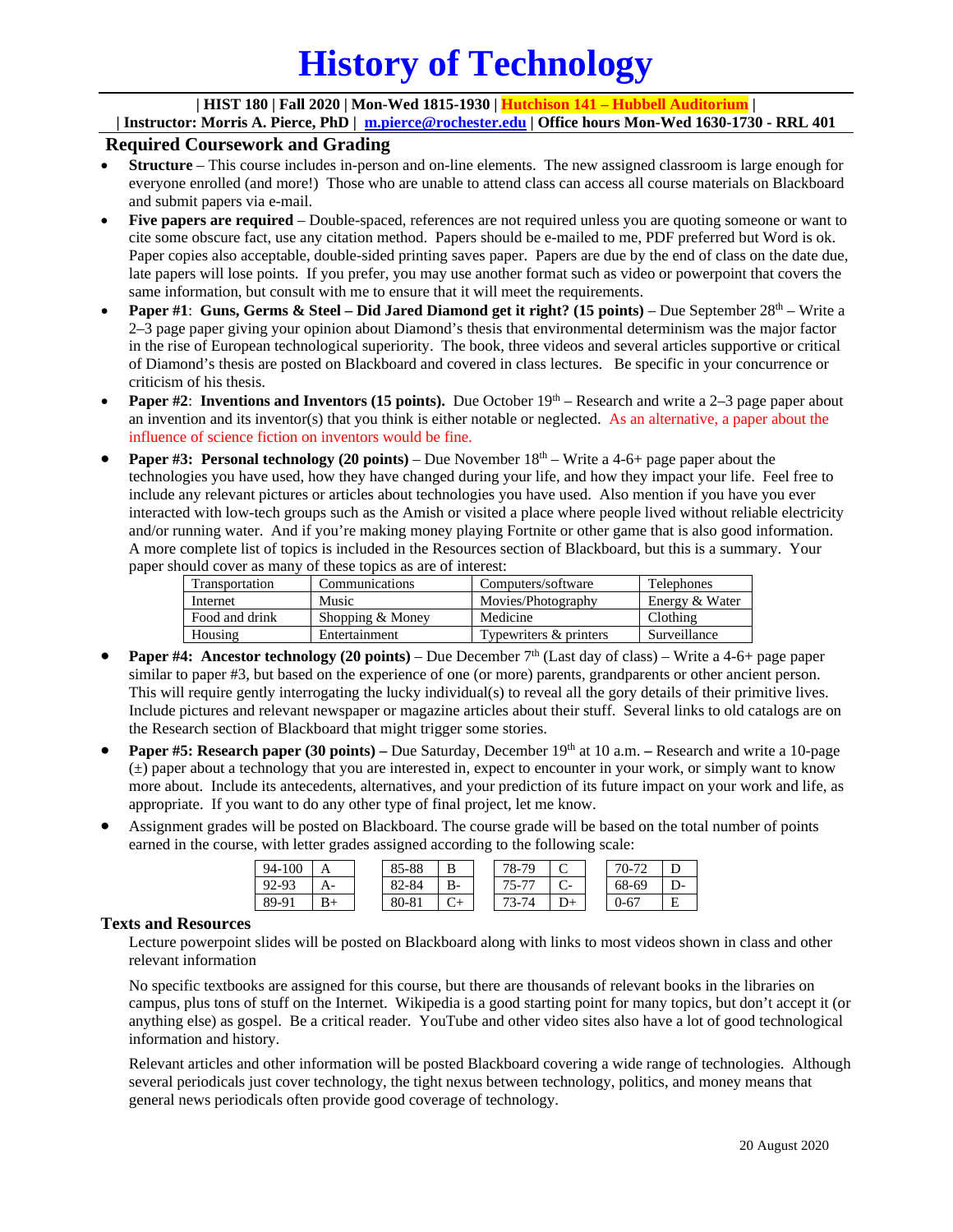#### **Class Schedule**

**1. 26 August –** Introduction and Historical Background | What is history? What is technology? Why is the History of Technology important? What are the most important technological innovations? How is new technology adopted?

**2. 31 August** *–* The Agricultural Revolution | Video *Guns, Germs & Steel* – Part 1. The importance of agricultural surpluses in creating civilization, and the various roles of technology in facilitating them. How and why did Western Europeans get all the cargo?

**3. 2 September –** The Rise of the City | Video *Guns, Germs & Steel* – Part 2. Cities were essential to the rise of civilizations, both driven by and drove technological advances.

#### **7 September –** Labor Day – No class

**4. 9 September –**Video *Guns, Germs & Steel – Part 3*. Did Jared Diamond get it right? The history of paper, ink and the printing press.

**5. 14 September –** Observation and measurement (telescope, microscopes, surveying, clocks, calendars, time, distance, navigation) Since most people have a GPS built into their phone, what is located at 43°07'40"N 77°37'49"W?

**6. 16 September –** The Transportation Revolution (wheels, roads, ships, canals) Isochron travel time maps.

**7. 21 September –** Water, Wind, and the Steam Engine (railroads, steamships, factories, electric generation)

**8. 23 September –** The Industrial Revolution (textile mills and other factories)

**9. 28 September –** Food Preparation and Storage. How it became possible to live alone in the city without starving. **Paper #1 due** *Guns Germs & Steel* **and its critics**

**10. 30 September –** Mechanical and Electric Telegraphs and Facsimile Transmission

**11. 5 October –** Telephones, FaceTime, Skype, etc. (Dorm rooms didn't have phones, then they did, now they don't.)

**12. 7 October –** Materials (bronze, copper, iron steel, rubber, plastic, ceramics, graphene)

**13. 12 October –** Electricity and batteries (light, heat and power) "But, after all, what use is it?" "Why, sir, there is every probability that you will soon be able to tax it!" And tax it they did.

**14. 14 October –** Photography and motion pictures (George Eastman, Kodak, digital theaters, Blockbuster, Netflix)

**15. 19 October –** Water supply, sewers, and indoor plumbing

**Paper #2 due Inventions and Inventors**

**16. 21 October –** Printing (typewriters, printing presses, linotype machines, word processors, laser printers)

**17. 26 October –** The Internal Combustion Engine, cars, airplanes, lawnmowers, etc.

**18. 28 October –** Hollerith, Babbage and the birth of Big Data

**19. 2 November –** Voting technology **–** Can voting machines be hacked? Should a paper audit trail be mandatory? How is redistricting done every ten years?

**20. 4 November** – Money and banking

**21. 9 November –** Medicine

**22. 11 November –** Radio, Television, Radar, GPS, and Consumer Electronics. Transistors.

**23. 16 November –** The Internet and its predecessors. Tubes.

**24. 18 November –** Aviation and the shrinking of the world.

**Paper #3 due Personal technology**

**25. 23 November –** Rockets and Space Exploration. Is private enterprise the answer?

 **25 November –** Thanksgiving Break – No class

**26. 30 November (On-line) –** Big Data and the future of information, communications, advertising, and entertainment. How will companies reach out to consumers?

**27. 2 December (On-line) –** Does technology promote freedom or oppression? Some examples.

**28. 7 December (On-line) –** Electric and self-driving cars.

**Paper #4 Ancestor Technology paper due**

 **19 December – Final paper #5 due at 10 a.m. on Saturday**